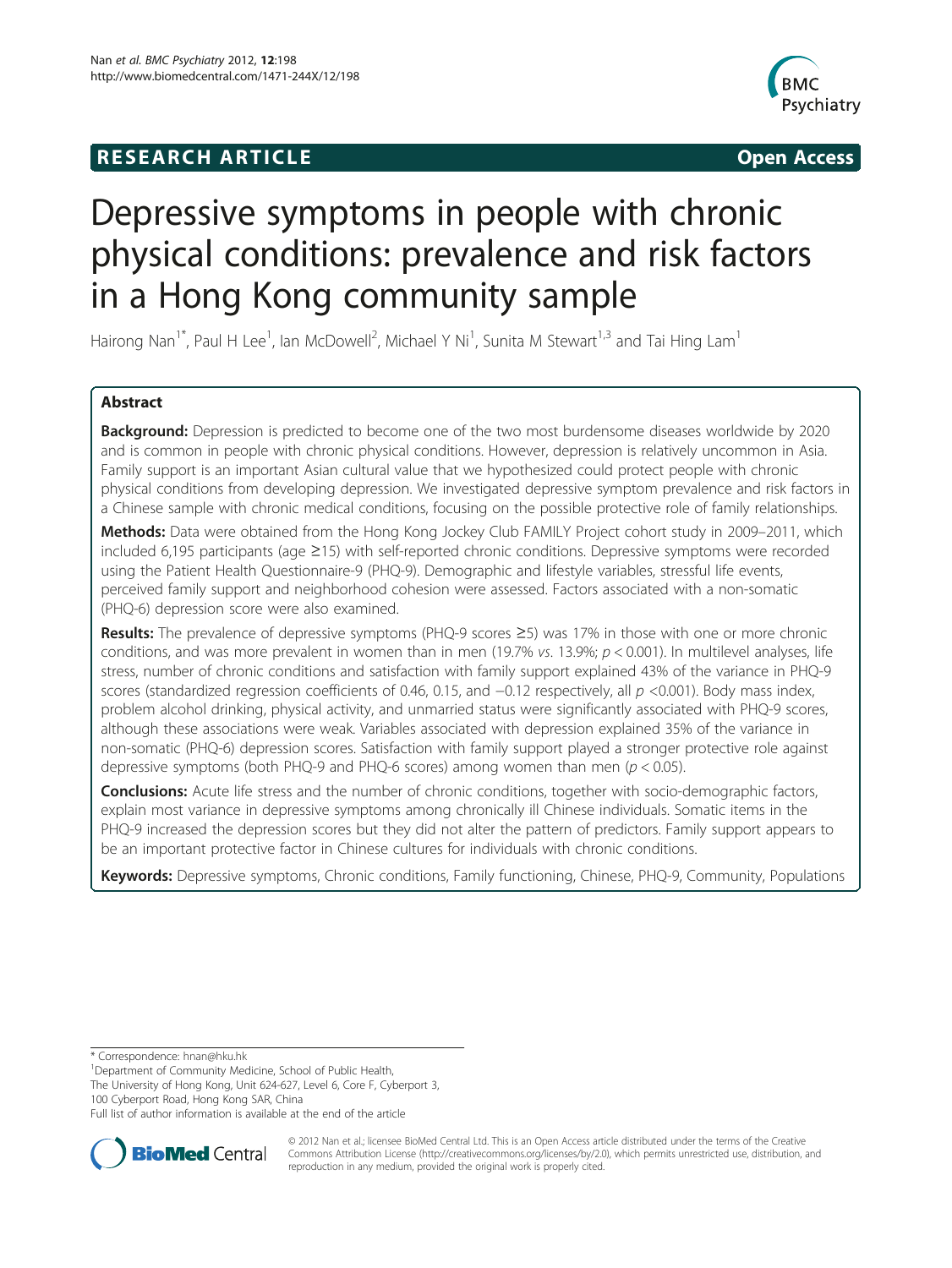## Background

Chronic physical conditions have been associated with an increased risk for depression in a range of cultural settings [[1-4](#page-9-0)], and the risk has been shown to increase with the number of conditions [[5\]](#page-9-0). Mainland China, Hong Kong and Taiwan have been undergoing rapid urbanization and Westernization of lifestyles and these changes are associated with increasing risk of chronic disease [[6-8](#page-9-0)]. Nonetheless, Asian rates of depression remain relatively low. One estimate placed the prevalence of lifetime major depressive disorder in mainland Chinese communities at 6.1%, compared to 16.2% in the United States [\[9,10](#page-9-0)].

The co-occurrence of chronic conditions and depressive symptoms can increase suffering among patients and their family members. Yet few studies have reported on depression prevalence or risk factors in a large general population sample of people with chronic medical conditions. To further examine the relationship between chronic medical conditions and depression, this study examined the prevalence of depressive symptoms among people with chronic conditions in a large Chinese community sample in Hong Kong. The second objective was to analyze factors that predict the development of depressive symptoms among those with chronic conditions.

Risk factors for developing depression have been mostly described in studies in Western countries. Yet Eastern cultural values and practices may have a protective role in mental health, so cultural factors that could modify the association between chronic conditions and depression have been studied in chronically ill Chinese samples. However, previous studies were small and focused on particular groups such as the elderly [[3,11\]](#page-9-0), or were limited to telephone interviews [[2](#page-9-0)]. Various factors may protect against the development of depression, some of which could explain the apparent low incidence of secondary depression in Asian populations. Social support mitigates the development of depressive symptoms in people with chronic conditions both in the West [[12](#page-9-0)] and in China [[13](#page-9-0)]. Indeed, social relations are of particular importance in Chinese populations [[14\]](#page-9-0), and family support plays an essential role in Eastern cultures influenced by Confucianism, particularly in times of illness [\[15](#page-9-0)] and during treatment [\[14](#page-9-0)]. An epidemiological survey in mainland China reported that depressive symptoms were more common in women than men [\[9](#page-9-0)]; a second study found that family support and health status explained most of the variation in depressive symptoms [[15\]](#page-9-0). In studies from the West, lower social support is likewise associated with worse health status and more depressive symptoms over the year following an acute myocardial infarction, particularly for women [[16\]](#page-9-0). Older women are more likely than older men to be adversely affected and

to develop depressive symptoms when family support is weak [[17\]](#page-9-0). Gender roles in Chinese societies are more differentiated than they are in the West [\[18\]](#page-9-0), but a possible interaction between gender and family support in protecting against depressive symptoms in chronic illness has not been investigated. Hence, we examined the relationship between satisfaction with family relationships and depressive symptoms, and assessed whether this effect differed for women and men. Prior studies [[16](#page-9-0),[17](#page-9-0)] have often analyzed social relationships at one level instead of examining them at multiple levels (family, work, or neighborhood) [[19,20\]](#page-9-0). Support at each of these levels could confer protection against depressive symptoms so we examined this possibility using multi-level analyses.

Life stress has been shown to be associated with both psychological and physical problems [[21\]](#page-9-0), mostly in studies conducted in Western populations [[22,23](#page-9-0)]. Recently, a case-control study from mainland China also found that patients with major depressive disorders were more likely to have experienced stressful life events than controls, and reported a dose-response relationship between stressful life events and major depressive disorders [\[24](#page-9-0)]. Therefore, an assessment of stressful life events has been included in the present study.

A potential complicating factor in studying depression in Asian populations is the tendency among some ethnic groups, such as Indians, Vietnamese, and Chinese, to somaticize their emotional experience [[25](#page-9-0),[26](#page-9-0)]. For example, people in North India were found to describe depression using somatic metaphors such as 'pressure on the mind' or 'sinking heart' [[25\]](#page-9-0). Such presentations could lead to depression being mislabeled as a chronic physical ailment. In East-Asian populations, the influence of Chinese cultural ideologies of emotional calmness, self-restraint and adaptive strategies reduces the acceptability of expressing affective symptoms and also blurs boundaries between physical and mental illness [[27](#page-9-0)]. Compared with the Caucasian population, somatic symptoms may be a more common reason for Chinese adults to seek psychiatric services for their mental health problems [[28](#page-9-0)]. In a community sample of elderly people in Hong Kong, depression showed an independent relationship with six medically unexplained somatic symptoms including loss of appetite, fatigue, insomnia, recurrent gastro-intestinal problems, recurrent headache and dizziness, after adjustment for social-demographic and medical conditions [\[29](#page-9-0)]. Therefore, we have compared the somatic and non-somatic symptoms of depression among individuals with chronic conditions.

The objectives of this study were 1) to investigate the prevalence of self-reported depressive symptoms in a large community sample of individuals who reported chronic conditions; 2) to analyze risk factors for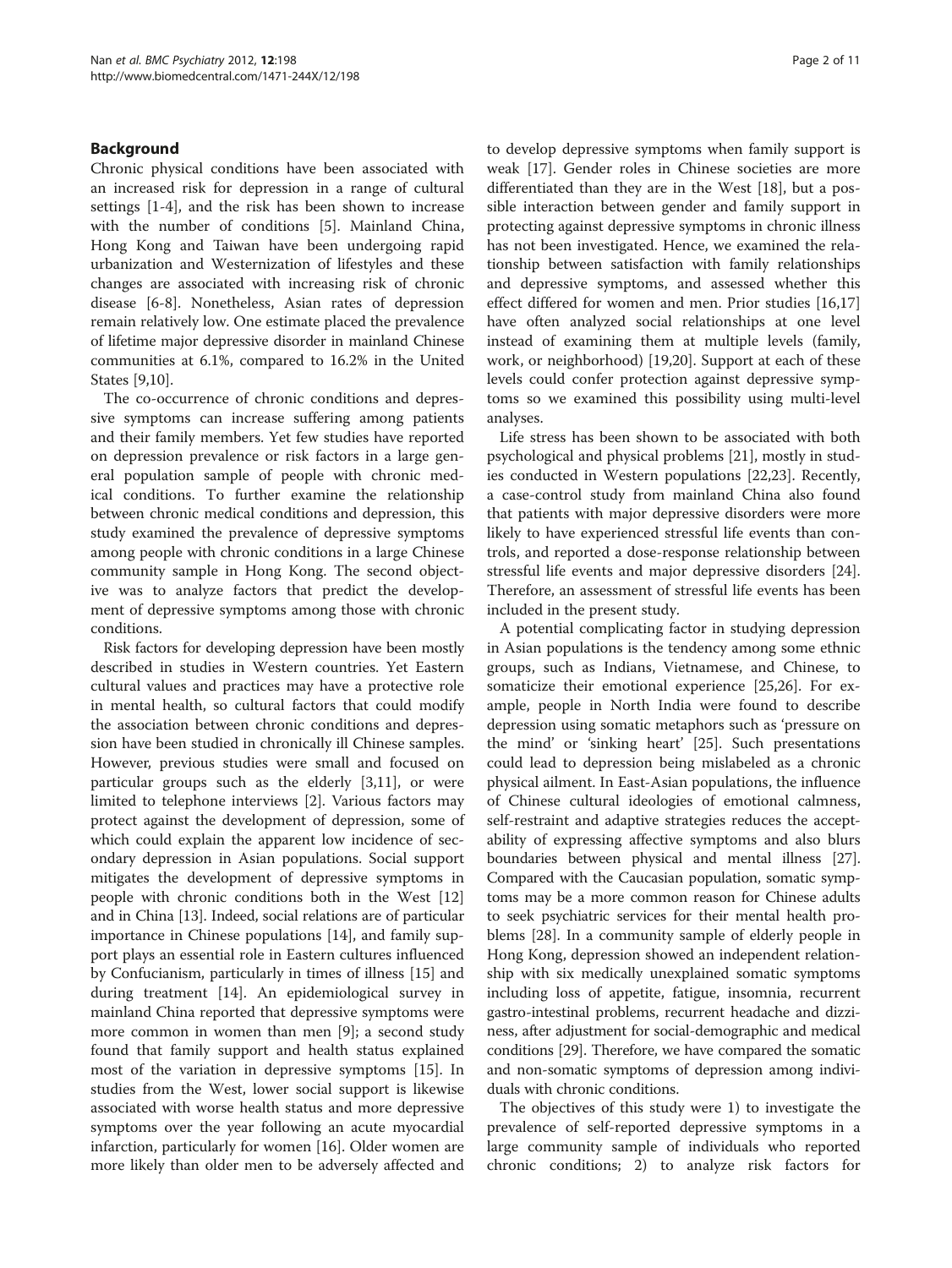depressive symptoms in this sample; 3) to examine the potential effects of life stress and family support on depressive symptoms; 4) to compare the somatic and nonsomatic symptoms of depression among individuals with chronic conditions.

## Methods

#### Study sample

A population-based household survey entitled 'The FAMILY: a Jockey Club Initiative for a Harmonious Society', was carried out from March 2009 to April 2011. Sampling was based on residential addresses provided by the Hong Kong Census and Statistics Department. First, residential addresses were randomly sampled in all of the 18 districts of Hong Kong, with sample sizes proportionate to the district populations. The random sampling was stratified by type of dwelling (e.g., public or private housing complexes). Before the survey began, a notification letter was sent to the selected households, explaining the purpose of the survey and assuring confidentiality. Trained interviewers then approached all selected residential addresses. We excluded those addresses in which the interviewers could not contact anyone after six visits, each at least one week apart. Each family member aged ≥15 years in the sampled household who could understand and respond to the interview in Cantonese was eligible and invited to participate. Family members were interviewed separately and privately, with data gathered in electronic format on laptop computers. Participants responded to a structured questionnaire under the supervision of the interviewer who was available to answer questions and clarify items. We only retained households in which all family members agreed to participate. Written consent was obtained and the study was approved by the Institutional Review Board of the University of Hong Kong.

#### Health assessments

#### Chronic conditions

Respondents were asked whether they had any of the following chronic conditions, as diagnosed by a physician: hypertension, heart disease, stroke, diabetes, dyslipidemia, asthma, chronic obstructive lung disease, digestive diseases (gastric ulcer, hepatitis B or C, or cirrhosis), chronic musculoskeletal conditions (arthritis, rheumatism, low back pain, gout, and osteoporosis) or cancer. This list was derived from a panel of experts' knowledge of the common medical conditions in Hong Kong. A similar list had been used in the Hong Kong Population Health Survey in 2003–2004 and in the Hong Kong Thematic Household Survey of 2009–2010. A simple count of the number of conditions was used in the present analysis.

#### Psychological assessments

The nine-item Patient Health Questionnaire (PHQ-9) [[30,31\]](#page-9-0) was used to record depressive symptoms. Respondents rated the frequency of experiencing nine symptoms during the previous two weeks: 0) not at all, 1) on several days, 2) on more than half of the days, and 3) nearly every day (see Appendix 1). Scores range from 0 to 27, with higher scores indicating more symptoms. For descriptive analyses, these scores were classified as indicating minimal depression (scores 0 to 4), mild (5 to 9), moderate (10 to 14), moderately severe (15 to 19) and severe depression (20 and over). We previously reported on the reliability and validity of the Chinese PHQ-9 using data from the FAMILY project [[32\]](#page-9-0). The alpha internal consistency in those with chronic conditions was 0.83. Three items in the PHQ-9 refer to somatic symptoms (item 3, 4 and 5 in Appendix 1). These items could falsely identify depressive symptoms if they were applied to people with chronic health conditions, so we created a separate depression score omitting the somatic items, labeled PHQ-6 in the tables. We also report results for the somatic items separately, labeled PHQ-3 in the tables.

#### Predictor variables

We tested predictors shown relevant in previous studies: age [[33](#page-9-0)], gender [\[9\]](#page-9-0), socioeconomic status [\[15](#page-9-0)], marital status [\[4](#page-9-0)], whether living alone or not [[34\]](#page-9-0). Socioeconomic status was measured separately via education and family income, with education classified into three levels by the highest level attained: primary, secondary or tertiary. Monthly family income was classified into five levels: <5,000, 5,000 – 9,999, 10,000 – 19,999, 20,000 – 29, 999, and ≥30,000 Hong Kong dollars (US\$  $1 = HK$ \$7.8). Lifestyle variables included smoking [[35](#page-9-0)], drinking [[36\]](#page-9-0), and physical activity [[37](#page-10-0),[38](#page-10-0)]) and life stress [\[39](#page-10-0)]. Physical activity was recorded using by the International Physical Activity Questionnaire (IPAQ), classified into less active versus more active [[40](#page-10-0)]. Smoking was classified into current smoker (at least one cigarette every day) versus current non-smoker. Drinking was classified into high risk drinking (5 or more glasses of alcohol on a single occasion, or drinking  $\geq$  210g (men) or  $\geq$  140g (women) of alcohol per week) versus low risk drinking (including non-drinkers).

We then focused on indicators of social support (satisfaction with family support [[15](#page-9-0)], neighborhood cohesion [[4\]](#page-9-0)) as possible mitigating factors for depressive symptoms. Given the importance of family in Chinese culture [[41\]](#page-10-0), satisfaction with family support was hypothesized to be a protective factor for depression in Chinese with chronic conditions. Satisfaction with family supportiveness was measured using the 5-item Family APGAR score. This covers Adaptation ("I am satisfied that I can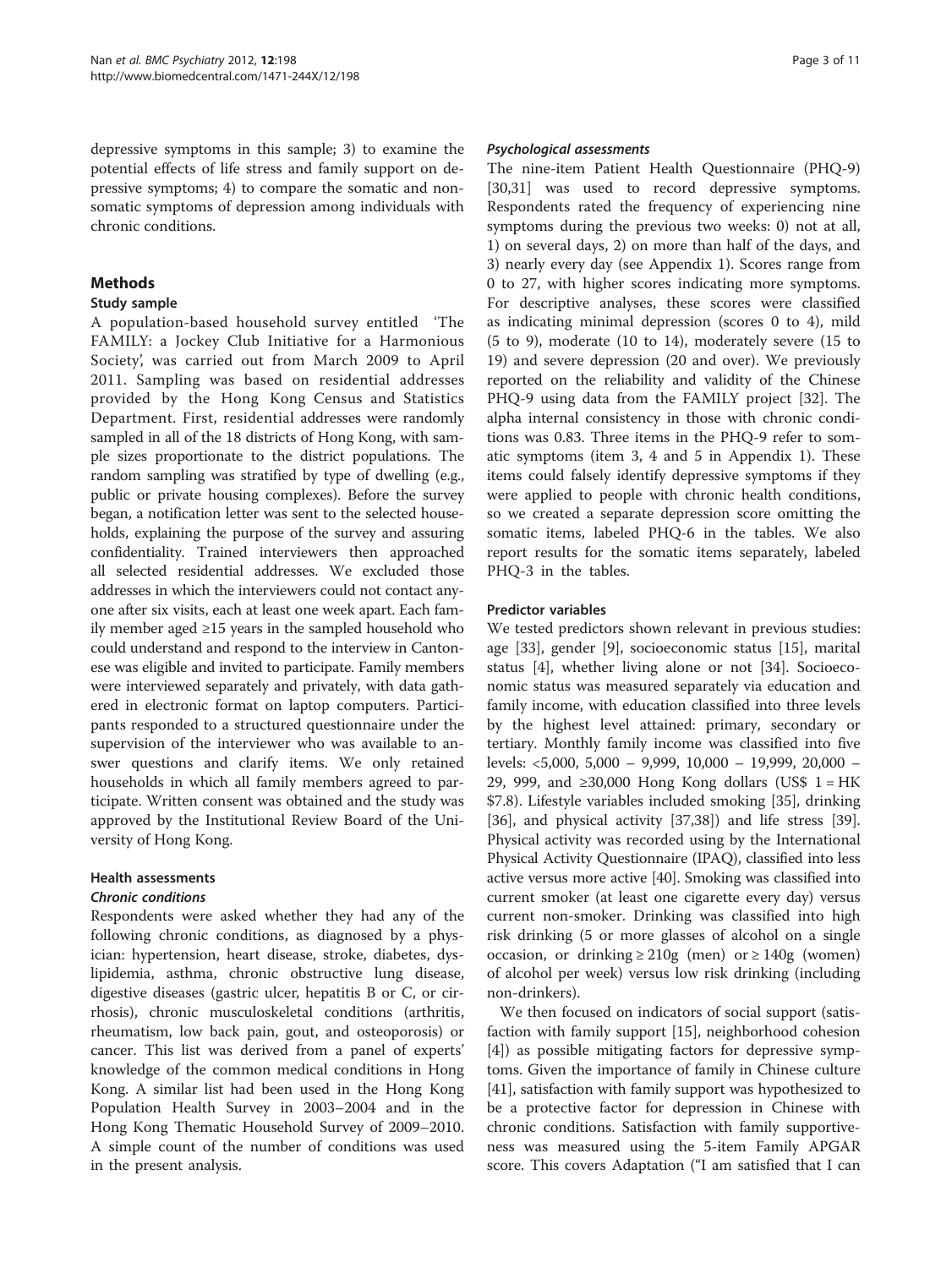turn to my family for help when something is troubling me"), Partnership ("I am satisfied with the way my family talks over things with me and shares problems with me"), Growth ("I am satisfied that my family accepts and supports my wishes to take on new activities or directions"), Affection ("I am satisfied with the way my family expresses affection, and responds to my emotions, such as anger, sorrow, or love"), and Resolve ("I am satisfied with the way my family and I share time together") [\[42](#page-10-0)]. Responses are Hardly ever (score 0), Some of the time (1), Almost always (2). Scores are summed, giving a range from 0 to 10, with higher scores indicating greater satisfaction with family support. The Chinese version has been used previously with some evidence of reliability and construct validity in Hong Kong [[43](#page-10-0)]. The alpha internal consistency in those with chronic conditions in the FAMILY project was 0.94.

Perceived neighborhood cohesion was measured using 4 items, each rated on a 5-point Likert agreement scale: 1) "people around here are willing to help their neighbors", 2) "this is a close-knit neighborhood", 3) "people in this neighborhood can be trusted", and 4) "people in this neighborhood do not get along with each other" (reverse coded) [\[44](#page-10-0)]. We omitted a fifth item ("people in this neighborhood do not share the same values") from the original list because of its poor factor loading  $(<0.40)$ . The total score was rescaled to run from 1 to 5, with higher scores indicating greater social cohesion. The original validation was based on a 1995 survey in Chicago, Illinois [[44\]](#page-10-0) and the four items have been shown reliable in three subsequent US populations (Baltimore, Forsyth County, and New York) [[45\]](#page-10-0). These items had an alpha internal consistency of 0.86 in the present sample, but the neighborhood cohesion scale has not been formally validated in Hong Kong.

A 19-item stressful life event questionnaire, derived from the Recent Life Changes Questionnaire [\[46](#page-10-0)], included death of a family member or close friend, unemployment, relocation, and serious health, financial or interpersonal problems among others. Participants indicated whether any of these had occurred and if so, rated its impact on a 0 to 10 scale, with higher scores indicating greater impact. Two of the items refer to personal health problems and, as the present study focuses on the impact of chronic disease, these items were considered separately in certain analyses.

## Data analyses

The prevalence of depressive symptoms (PHQ-9 scores  $\geq$  5) was calculated in participants (aged 15 and above) who reported chronic conditions. Student's t-test was used for comparing continuous variables between men and women, while categorical data were analyzed using the  $\chi^2$ test. As the depression scores clustered towards the lower

end, Spearman ρ correlations were used for bivariate associations of depressive symptoms with potential predictor variables [\[31\]](#page-9-0). Variables that were significantly associated with depressive symptoms in the bivariate analyses were then included in multilevel regression models. Multilevel regression was used to analyze predictors as more than one person in each family was interviewed and thus these results would not offer independent observations of the impact of environmental predictor variables. Both beta and standardized beta coefficients were reported to standardize the scales of different psychological assessments in regression analyses. To explore a possible differential effect of social support for men and women, the interaction of family satisfaction and gender was fitted into a multilevel regression model that also included all other significant variables from the bivariate analyses. In addition, the relationship between depressive symptoms and family satisfaction was evaluated separately for men and women using the multilevel regression analysis. For all analyses, two-tailed  $p$ -values < 0.05 were considered statistically significant. All statistical analyses were performed using IBM-SPSS Statistics software, version 19.0.

## Results

## Study sample profile and prevalence of depressive symptoms

A total of 18,907 respondents from 8,481 households completed the interviews. Because of the requirement that all members of a household had to participate, this represented only 22.2% of the households originally approached. Of the 18,907 in the complete sample, 33%  $(N = 6,239)$  reported having one or more chronic conditions. A total of 6,195 participants (2,862 men and 3,333 women) had complete data for the present analysis; 44 were excluded due to incomplete responses on the psychological measures. Among them, 17% reported depressive symptoms of mild or higher levels (PHQ-9 score  $\geq$  5; 13.9% of men and 19.7% of women,  $\chi^2$  = 14.4, p <0.001). Below age 75, women had a higher prevalence of depressive symptoms than men, but there was no gender difference beyond 75 years (Figure [1](#page-4-0)). The 3 somatic items in the depression scale contributed substantially to the overall score in this sample of people with a chronic condition, contributing 58% of the score despite forming only one-third of the items (Table [1](#page-5-0)). The gender difference in response applied almost equally to the somatic (PHQ-3) and non-somatic (PHQ-6) depression scores with a female to male score ratio of 1.38 versus 1.29, respectively (Table [1\)](#page-5-0). Women were less likely than men to be current smokers or problem drinkers; they were more likely to report stressful life events and lower neighborhood cohesion, but reported higher family satisfaction.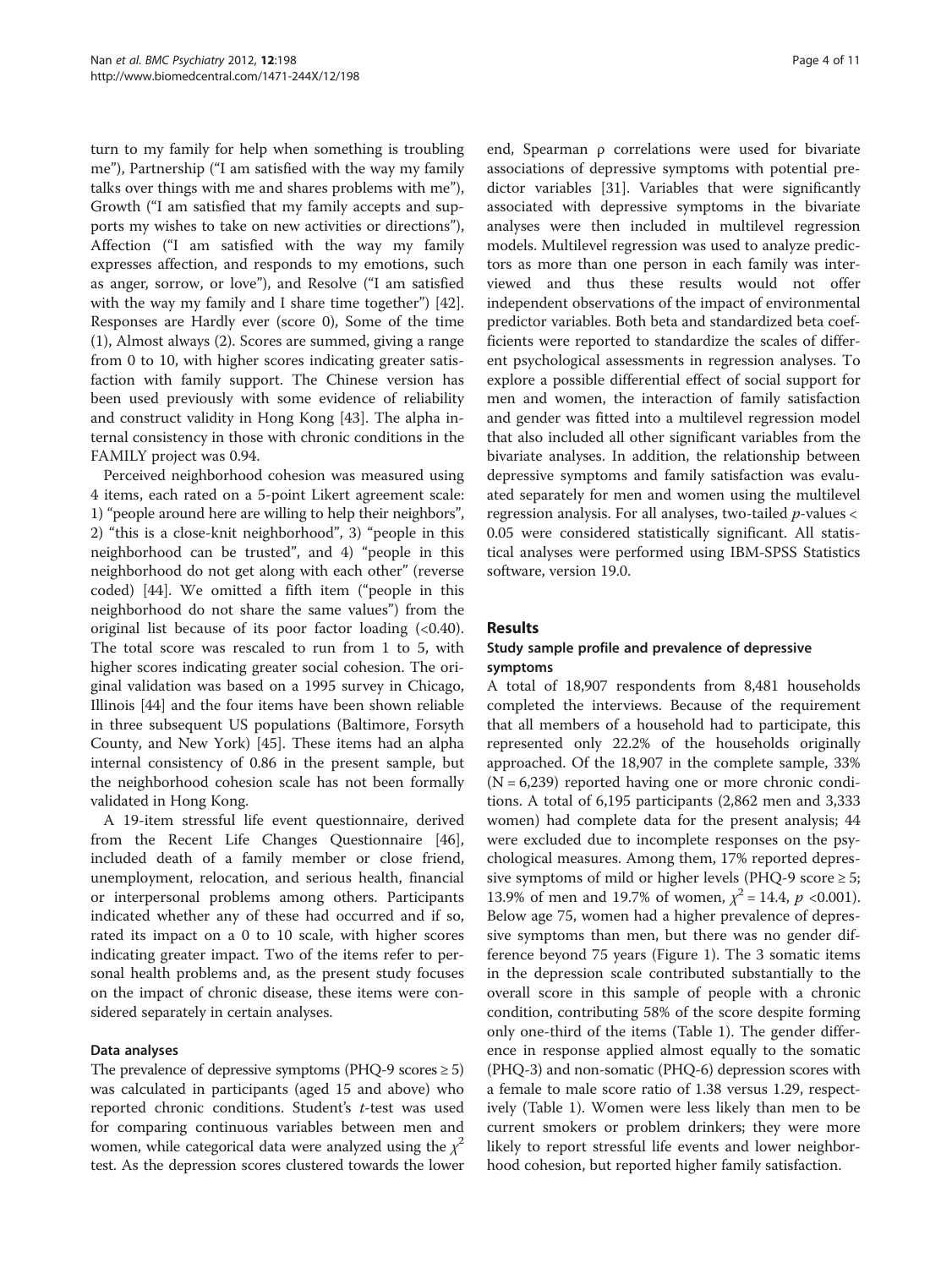<span id="page-4-0"></span>

## Socio-demographic factors associated with reporting depressive symptoms

The Spearman correlations of PHQ-9 depression scores with age, marital status, and neighborhood cohesion were significant but low, ranging from −0.06 to −0.09; correlations with living alone, alcohol problem drinking, physical activity and with body mass index, were all below 0.05. There was no significant correlation between depression and smoking, family monthly income, or education. After adjustment for age and sex, mean PHQ-9 depression scores were positively associated with the number of chronic conditions with mean scores of 2.1, 2.5 and 3.7 for 1, 2 and ≥3 chronic conditions, respectively ( $p \le 0.001$  for increasing trend). Stronger correlations were observed between PHQ-9 scores and life stress ( $\rho$  = 0.40), number of chronic conditions ( $\rho$  = 0.11), and family satisfaction ( $\rho = -0.18$ ) (all  $p < 0.05$ ).

The multilevel regression model showed that variables associated with PHQ-9 scores at the bivariate level taken together explained 43% of the variance in PHQ-9 depression scores, and 35% of the variance in the PHQ-6 scores (Table [2\)](#page-6-0). Life stress, the number of chronic conditions and satisfaction with family support were found to be the three strongest predictors of both PHQ-9 (standardized coefficients of 0.46, 0.15, and −0.12 respectively, all  $p < 0.001$ ) and PHQ-6 scores (standardized coefficients of 0.44, 0.12, and −0.1 respectively, all  $p$  <0.001). After the adjustment for other variables in the regression analyses, age and living alone did not contribute any variance in PHQ-9 scores, while living alone and problem drinking did not contribute any variance in PHQ-6 scores (see Table [2\)](#page-6-0).

## Impact of life events on the prevalence and severity of depressive symptoms

Acute life stress was positively associated with both prevalence and severity of depressive symptoms (PHQ-9 scores). Among those reporting a stressful life event, 31.1% reported depressive symptoms (PHQ-9 score ≥5), compared to 8.8% in those without a life event  $(x^2 =$ 495.1,  $p \leq 0.001$ ). Among individuals with a PHQ-9 score  $\geq 5$ , 31% of those with a life event reported moderate and higher levels of depressive symptoms (PHQ-9 score  $\geq$ 10), compared to 12.3% in those without a life event ( $\chi^2$  = 47.6, p <0.001). In the multilevel regressions, life stress, excluding personal serious health problems, explained 1% of the variance in depressive symptoms (Table [3](#page-6-0)). Including the two items on health problems as life events explained a further 5% of variance in depressive symptoms for both PHQ-9 and PHQ-6 scores.

## Satisfaction with family support as a mitigating factor for depressive symptoms

Satisfaction with family support was a significant contributor to the variance in depressive symptoms by buffering the adverse impact of life stress and number of chronic conditions in this sample (Table [2\)](#page-6-0). Thus, 37.4% of those reporting a life event but low family satisfaction scored 5 or above on the PHQ-9, compared to 24.4% in those with a life event and high family satisfaction. Further, there was an interaction effect of gender and family satisfaction on both PHQ-9 and PHQ-6 scores (Table [2](#page-6-0)). After stratifying by gender in the multilevel regression model, the regression coefficient for satisfaction with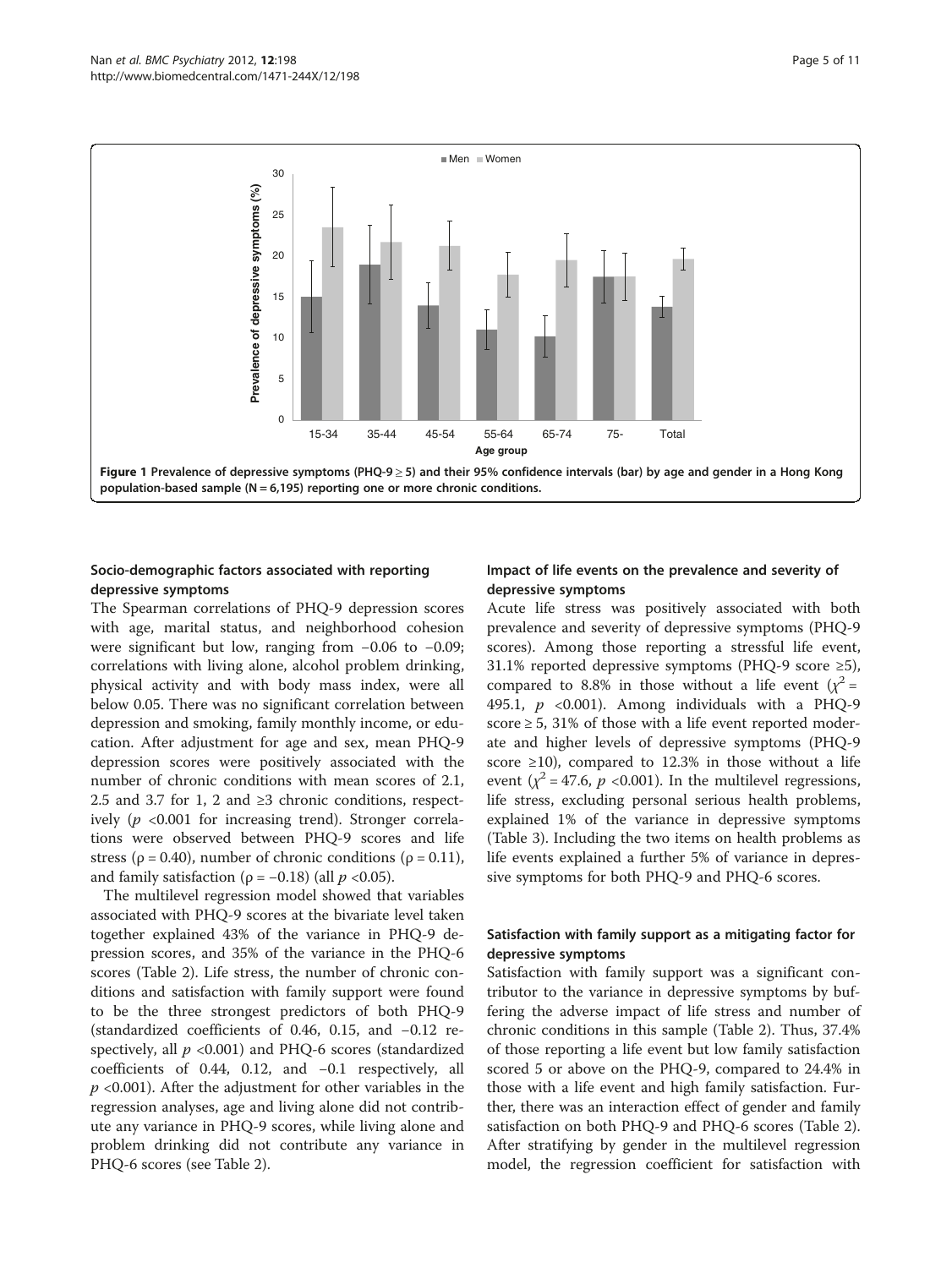## <span id="page-5-0"></span>Table 1 Characteristics of the study sample with chronic conditions and its difference between men and women <sup>a</sup>

| <b>Variables</b>                                      | <b>Total</b> | Men                        | Women         | P values |
|-------------------------------------------------------|--------------|----------------------------|---------------|----------|
| Number (%)                                            | 6,195 (100%) | 2,862 (46.2%)              | 3,333 (53.8%) |          |
| Mean age in years (SD) <sup>b</sup>                   | 58.5 (16.7)  | 58.4 (16.8)<br>58.6 (16.6) |               | 0.75     |
| Marital status (%)                                    |              |                            |               | < 0.001  |
| Never Married                                         | 13.0         | 13.9                       | 12.3          |          |
| Married                                               | 70.6         | 78.3                       | 64.0          |          |
| Widowed                                               | 12.1         | 4.3                        | 18.9          |          |
| Divorced/Separated                                    | 4.2          | 3.5                        | 4.9           |          |
| Education levels (%)                                  |              |                            |               | < 0.001  |
| Primary                                               | 44.8         | 37.4                       | 51.1          |          |
| Secondary                                             | 39.6         | 43.2                       | 36.5          |          |
| Tertiary or above                                     | 15.7         | 19.4                       | 12.4          |          |
| Monthly family income (HK\$ c, %)                     |              |                            | 0.09          |          |
| No income or <5,000                                   | 26.9         | 25.3                       | 28.2          |          |
| 5,000-9,999                                           | 17.6         | 17.2                       | 17.6          |          |
| 10,000-19,999                                         | 25.1         | 26.1                       | 24.1          |          |
| 20,000-29,999                                         | 14.6         | 15.1                       | 14.2          |          |
| $\geq 30,000$                                         | 15.8         | 16.4                       | 15.4          |          |
| Number of chronic conditions <sup>d</sup> (%)         |              |                            |               | < 0.05   |
| $\mathbf{1}$                                          | 60.8         | 62.0                       | 59.7          |          |
| 2                                                     | 25.7         | 25.6                       | 25.8          |          |
| $\geq$ 3                                              | 13.5         | 12.4                       | 14.5          |          |
| Body mass index, kg/m <sup>2</sup>                    | 24.5 (4.2)   | 24.5 (3.9)                 | 24.5 (4.4)    | 0.79     |
| Current high risk drinker (yes, %)                    | 4.8          | 8.3                        | 1.8           | < 0.001  |
| Current smoker (yes, %)                               | 12.2         | 22.1                       | 3.6           | < 0.001  |
| Physically more active (yes, %)                       | 30.2         | 30.3                       | 30.1          | >0.05    |
| Level of depressive symptom severity (PHQ-9 score, %) |              |                            |               | < 0.001  |
| Minimal depression (scores 0-4)                       | 83.0         | 86.2                       | 80.3          |          |
| Mild (5-9)                                            | 12.8         | 10.7                       | 14.6          |          |
| Moderate (10-14)                                      | 2.8          | 1.9                        | 3.6           |          |
| Moderately severe (15-19)                             | 1.0          | 1.1                        | 1.0           |          |
| Severe (≥20)                                          | 0.4          | 0.2                        | 0.5           |          |
| Depressive symptoms (PHQ-9 score) <sup>e</sup>        | 2.29 (3.38)  | 1.94(3.10)                 | 2.60 (3.57)   | < 0.001  |
| Non-somatic depression score (PHQ-6)                  | 0.95(2.07)   | 0.82(1.91)                 | 1.06(2.20)    | < 0.001  |
| Somatic depression score (PHQ-3)                      | 1.34(1.71)   | 1.11(1.57)                 | 1.54(1.81)    | < 0.001  |
| Life stress <sup>f</sup>                              | 0.16(0.36)   | 0.14(0.34)                 | 0.17(0.37)    | < 0.001  |
| Living alone (yes, %)                                 | 14.7         | 12.6                       | 16.5          | < 0.001  |
| Family satisfaction <sup>9</sup>                      | 6.47 (3.49)  | 6.31(3.48)                 | 6.60 (3.50)   | < 0.01   |
| Neighborhood cohesion <sup>h</sup>                    | 2.49 (0.62)  | 2.53 (0.60)                | 2.47 (0.63)   | < 0.001  |

<sup>a</sup> P values for difference between men and women.

<sup>b</sup> Unless otherwise indicated, data presented are mean (standard division).

 $^{\circ}$  US\$ 1 = HK\$7.8.

<sup>d</sup> Summed by self-reported hypertension, heart disease, stroke, diabetes, dyslipidemia, asthma, chronic obstructive lung disease, digestive disease, chronic musculoskeletal condition and cancer.

<sup>e</sup> Measured by PHQ-9; scores range from 0 to 27, higher scores indicate greater severity of depressive symptom.

<sup>f</sup> Measured by the stressful life event questionnaire; scores range from 0 to 4.59, higher scores indicate greater life events related stress.

<sup>g</sup> Measured by Family APGAR; scores range from 0 to 10, higher scores indicate greater satisfaction with family support.

h Perceived neighborhood social cohesion; scores range from 1 to 5, higher scores indicate greater social cohesion.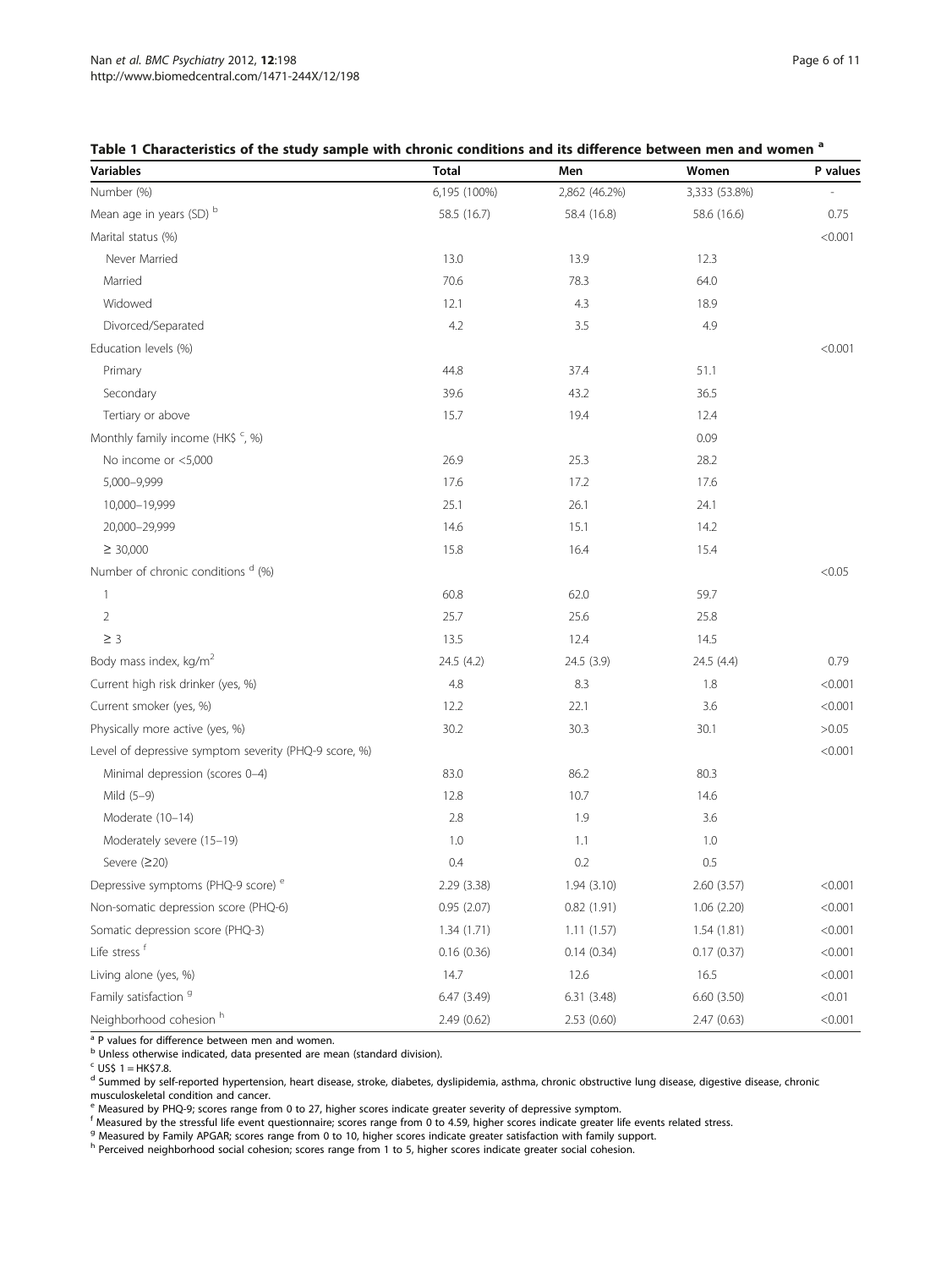| <b>Variables</b>                                   | PHQ-9 scores                          |               |                                     |         | PHQ-6 scores                          |               |                                     |             |
|----------------------------------------------------|---------------------------------------|---------------|-------------------------------------|---------|---------------------------------------|---------------|-------------------------------------|-------------|
|                                                    | <b>Unstandardized</b><br>coefficients | Std.<br>Error | <b>Standardized</b><br>coefficients | t       | <b>Unstandardized</b><br>coefficients | Std.<br>Error | <b>Standardized</b><br>coefficients | $\mathbf t$ |
| Age (years)                                        | $0.00 \text{ C}$                      | 0.00          | 0.02                                | 1.39    | $0.00 \text{ C}$ **                   | 0.00          | 0.04                                | 2.84        |
| Gender (female vs. male)                           | $0.55***$                             | 0.08          | 0.09                                | 7.31    | $0.15***$                             | 0.05          | 0.04                                | 3.21        |
| Marital status (unmarried vs.<br>married)          | $0.19*$                               | 0.02          | 0.03                                | 2.06    | $0.16***$                             | 0.06          | 0.03                                | 2.75        |
| Number of chronic conditions                       | $0.54***$                             | 0.04          | 0.15                                | 11.97   | $0.27***$                             | 0.03          | 0.12                                | 9.54        |
| Body mass index ( $kg/m2$ )                        | $-0.05***$                            | 0.01          | $-0.07$                             | $-5.21$ | $-0.02**$                             | 0.01          | $-0.04$                             | $-3.20$     |
| Alcohol problem drinking<br>(yes vs. no)           | $0.36*$                               | 0.18          | 0.03                                | 2.06    | 0.11                                  | 0.11          | 0.01                                | 1.01        |
| Physical activity (more active<br>vs. less active) | $-0.23**$                             | 0.08          | $-0.04$                             | $-2.76$ | $-0.15*$                              | $-0.05$       | $-0.04$                             | $-2.91$     |
| Life stress                                        | $3.84***$                             | 0.10          | 0.46                                | 36.54   | $2.30***$                             | 0.07          | 0.44                                | 35.0        |
| Family satisfaction                                | $-0.11***$                            | 0.01          | $-0.12$                             | $-9.53$ | $-0.05***$                            | 0.01          | $-0.10$                             | $-7.61$     |
| Gender by family satisfaction<br>interaction       | $-0.05*$                              | 0.02          | $-0.03$                             | $-2.20$ | $-0.03*$                              | 0.01          | $-0.02$                             | $-2.25$     |
| Neighborhood cohesion                              | $-0.22***$                            | 0.06          | $-0.04$                             | 3.47    | $-0.16***$                            | 0.04          | 0.05                                | $-3.99$     |
| Living alone (yes vs. no)                          | 0.18                                  | 0.12          | 0.02                                | 1.46    | 0.09                                  | 0.08          | 0.02                                | 1.19        |
| $R^2$ for the full model $d$                       | $0.43***$                             |               |                                     |         | $0.35***$                             |               |                                     |             |

<span id="page-6-0"></span>Table 2 The multilevel regression model of depressive symptoms <sup>a</sup> and PHQ-6 scores with demographic variables <sup>b</sup>, life stress, family satisfaction, and neighborhood cohesion in those with chronic conditions (N = 6,195)

 $*$  p < 0.05; \*\* p < 0.01; \*\*\* p < 0.001.

a Depressive symptoms were measured by the PHQ-9.

<sup>b</sup> Variables that were significant in bivariate analyses were entered as independent variables in the multilevel regression analysis.

<sup>c</sup> The coefficients were small and below two decimals.

<sup>d</sup> Intra-class correlation within family was 0.12 for both PHQ-9 and PHQ-6.

#### Table 3 Multilevel regression analysis to determine the strongest predictors of depressive symptoms in those with chronic conditions  $(N = 6, 195)$

| Model (PHQ-9)                                                | Cumulative $R^2$ | $R^2$ Change | -Log-likelihood | P value of<br>log-likelihood<br>Change |
|--------------------------------------------------------------|------------------|--------------|-----------------|----------------------------------------|
| Model 1: Demographic variables <sup>a</sup>                  | 0.36             | 0.36         | 16252           | < 0.001                                |
| Model 2: Demographic factors $+$ all remaining variables $b$ |                  |              |                 |                                        |
| Model 3: model $2 +$ life stress (excluding health problem)  | 0.37             | 0.01         | 15809           | < 0.001                                |
| Model 4: model $2 +$ life stress $c$                         | 0.42             | 0.05         | 15550           | < 0.001                                |
| Model 5: model $4 +$ number of chronic conditions            | 0.43             | 0.01         | 15483           | < 0.001                                |
| Model 6: model $4 +$ family satisfaction                     | 0.43             | 0.00         | 15441           | < 0.001                                |
| Model (PHQ-6)                                                |                  |              |                 |                                        |
| Model 1: Demographic variables <sup>a</sup>                  | 0.28             | 0.28         | 13268           | < 0.001                                |
| Model 2: Demographic factors $+$ all remaining variables $b$ |                  |              |                 |                                        |
| Model 3: model $2 +$ life stress (excluding health problem)  | 0.29             | 0.01         | 12865           | < 0.001                                |
| Model 4: model $2 +$ life stress $c$                         | 0.34             | 0.05         | 12625           | < 0.001                                |
| Model 5: model $4 +$ number of chronic conditions            | 0.35             | 0.01         | 12582           | < 0.001                                |
| Model 6: model $4 +$ family satisfaction                     | 0.35             | 0.00         | 12558           | < 0.001                                |

a Demographic variables included age, gender, marital status, body mass index.

b All remaining variables included drinking, physical activity, and neighborhood cohesion. In model 2, number of chronic conditions was selected secondly into the model and family satisfaction the third. In next steps, neighborhood cohesion, physical activity, and drinking were also selected but with negligible  $R<sup>2</sup>$ Changes (all < 0.002), which were not presented.

<sup>c</sup> The 19-item life stress scale, which includes items on health problems, replaced the 17-item scale in the model, explaining 5% more variance in depressive symptom scores compared with the 17-item scale.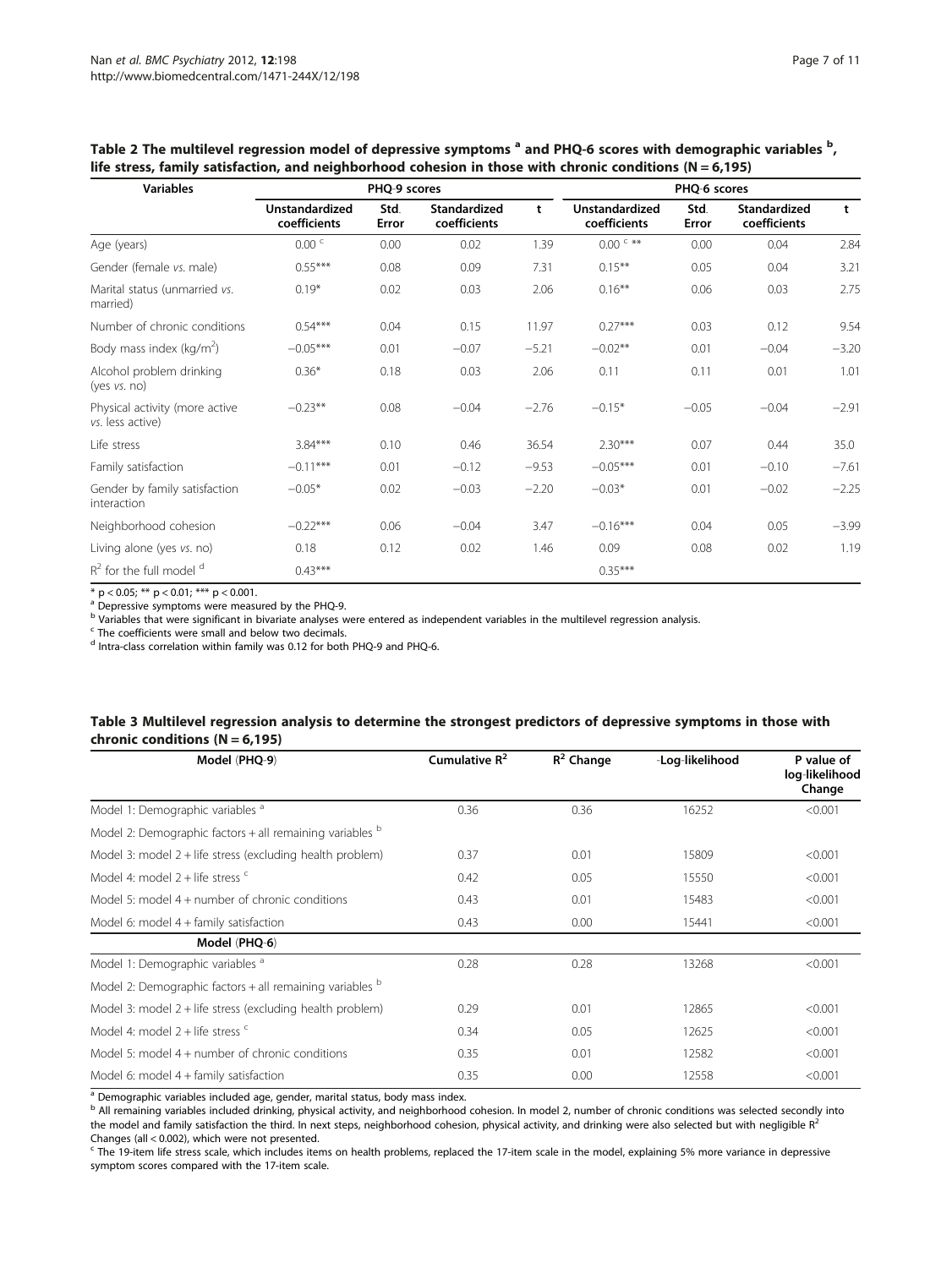family support in predicting PHQ-9 score was significantly greater for women than for men  $(-0.02 \text{ vs. } -0.01,$  $t = -2.15$ ,  $p \le 0.05$ ). This result supported our hypothesis that, among participants with chronic conditions, satisfaction with family relationships was more important in accounting for depressive symptoms in women than men. However, there was no gender difference in the impact of family support on the non-somatic (PHQ-6) depression score.

## **Discussion**

In the present study, we examined the prevalence and risk factors for self-reported depressive symptoms in a large community sample of individuals with chronic conditions in Hong Kong. We found that 17% of people with chronic conditions living in the community reported depressive symptoms of mild or higher levels (PHQ-9 score  $\geq$  5). However, the majority of PHQ-9 scores were attributable to the 3 somatic symptoms (item 3, 4 and 5). Our second general finding is that the conventional risk factors identified in Western cultures, such as high risk drinking, lack of physical activity, and being unmarried, were independently but only weakly associated with depressive symptoms in both the PHQ-9 and PHQ-6 scores in this sample. The third general finding is that the somatic items (3, 4 and 5) raised the depression score, but did not alter the pattern of predictors. The fourth main finding was that the experience of a stressful life event not only increased the likelihood of reporting depressive symptoms in general, but also increased the severity of depression among those who were depressed (PHQ-9 score  $\geq 5$ ). Lastly, satisfaction with family relationships, consistent with our hypotheses, was protective against depression, particularly for women.

A recent study using a community sample of 1,433 elderly (aged 65 and above) Chinese in Hong Kong reported that depression is independently associated with six medically unexplained somatic symptoms [\[29](#page-9-0)]. Although that study included both genders (72.8% female), no information on gender difference was available [\[29](#page-9-0)]. Our results are consistent with the published literature that women are more likely to suffer from depressive symptoms than men in China [\[9](#page-9-0)]. We further indicate that the gender difference in reporting depressive symptoms was only slightly stronger for the somatic symptoms with a female to male ratio of 1.38, compared to 1.29 for the non-somatic items in this sample of people with chronic physical conditions. Our finding suggests that gender, compared with cultural perspective, might have less impact on somatic symptoms in the Chinese populations. The finding of a weak, although significant, negative association of body mass index and physical activity with depressive symptoms is also consistent with the literature [[37](#page-10-0),[47](#page-10-0),[48](#page-10-0)]. It has been proposed that physical activity may divert negative thoughts and also elevate mood by enhancing secretion of endorphins [[49\]](#page-10-0), but this does not appear to be the case in this sample. Overall, demographic and lifestyle factors contributed to about one third of the variance of depressive symptoms in this sample.

Life stress and the number of chronic conditions emerged as the most important risk factors for depressive symptoms. Although associations between specific chronic conditions and depressive symptoms have been shown in other Chinese samples, our results have added to the understanding of factors moderating depressive symptoms, including life events and family support. The two items on personal health problems in the 19-item life stress questionnaire explained a unique variance (5%) in depressive symptoms, suggesting the diagnosis of a chronic condition itself formed a significant life event. Social support can be measured in various ways and we examined satisfaction with both family and neighborhood support. The overall impact on reducing depressive symptoms of the two sources of support was comparable (β -0.01 *vs.* -0.02, *z* score 1.27,  $p > 0.05$ ). However, satisfaction with family relationships formed the stronger protective factor for depressive symptoms among women, compared to men. We lacked the data required to explore in more detail the influence of sources of support or stress, such as at work, on the development of depressive symptoms. Our study has identified the characteristics of those with chronic illness who are particularly prone to developing depressive symptoms. For instance, a woman experiencing a stressful life event but lacking family support would be at higher risk. This holds some clinical relevance: it may be valuable for general practitioners to include a brief assessment of family relationships and stresses. Referral for counseling may be warranted where family satisfaction is poor, and promotion of family relationships may be a useful strategy to decrease depression in this high-risk population.

The study's strengths include its large sample of households randomly selected from all 18 districts in Hong Kong. Second, the study focused on the possible protective role of satisfaction with family relationships for depressive symptoms in a culture that emphasizes the importance of family ties. There are many cultural similarities between Hong Kong and large, rapidly modernizing urban areas in China and other Asian nations; findings in Hong Kong may also be applicable across Asia and perhaps also among Asian immigrants in the Western countries. Third, comparing the risk factors for somatic and non-somatic (PHQ-6) depressive symptoms offered some improvement over previous studies. Somatic symptoms may potentially confound the relationship between reporting of chronic conditions and depression, and thus analyzing somatic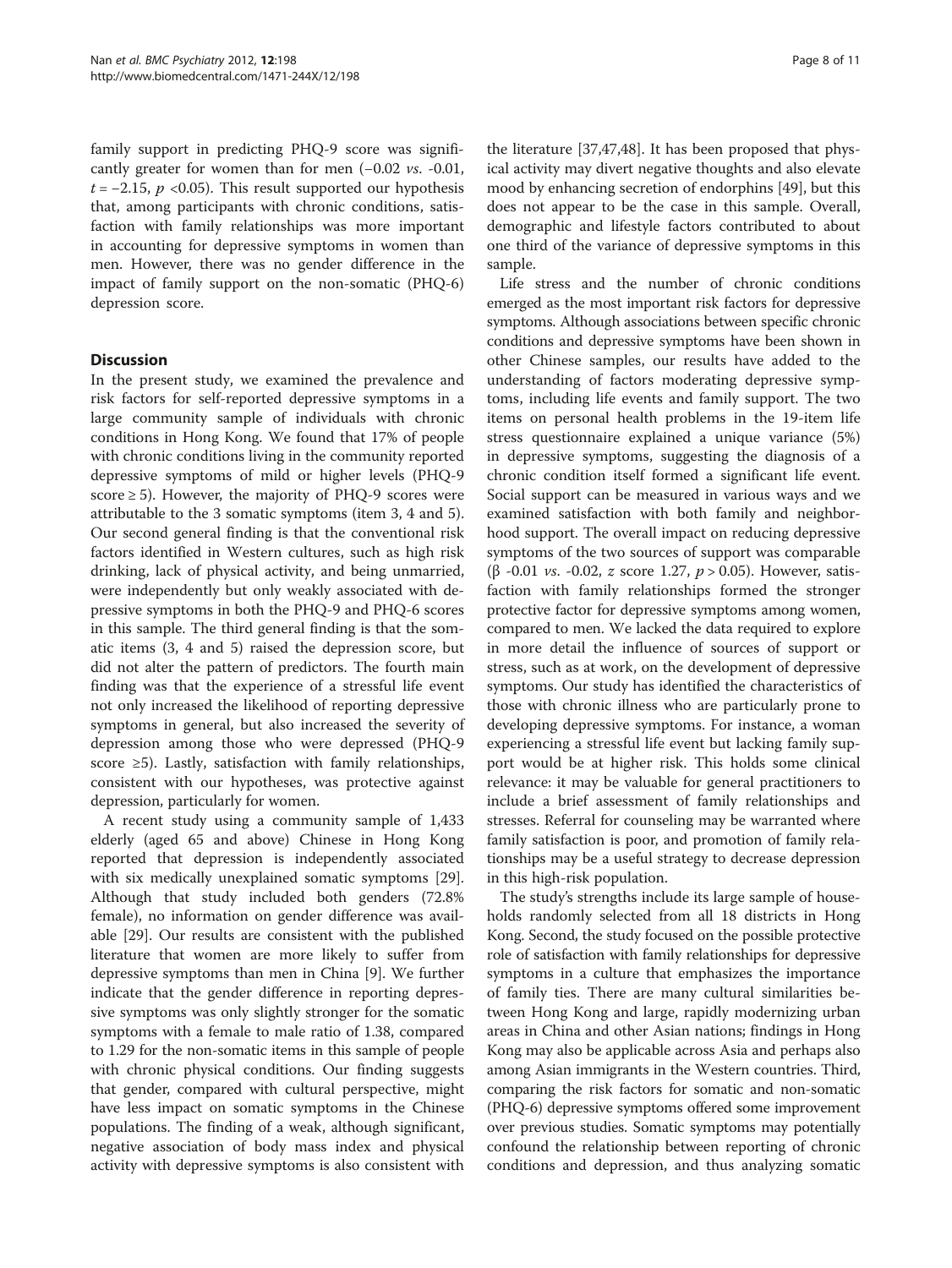symptoms separately attempts to address this. The use of chronic conditions with mostly objective clinical endpoints in this study reduces the risk of somatization leading to the reporting of chronic conditions. On the other hand, chronic conditions could lead to somatic symptoms in the PHQ-9 such as poor appetite and feeling tired. Thus, inclusion of the somatic symptoms in the PHQ-9 could lead to over-diagnosis of depression in this population. While omitting somatic symptoms in the PHQ-6 may lead to under diagnosis of depression, especially in a cultural setting where somatization is a relatively common manifestation of depression. Balancing these potential errors is a common diagnostic challenge for the clinician. The study has three main limitations. First, the approach of including only complete households lowered the response rate and could result in selection bias towards participation by more cohesive families with supportive relationships. We tested this possibility by comparing family satisfaction scores for the sample of complete households with an additional sample that included respondents from households in which not all members participated. Family satisfaction was only slightly different: mean of family APGAR 6.5 vs. 7.0, effect size = 0.145. Furthermore, the demographic characteristics of the whole sample were similar to the Hong Kong census [[32](#page-9-0)]. The second limitation is that, without knowledge of disease duration and without blood sample collection, we could not adequately assess the severity of the chronic conditions recorded in the sample and the impact of disease control on the associations of depressive symptoms with chronic conditions. Third, the interpretation of our findings was limited by the cross-sectional design. The second wave of the FAMILY project is due to be completed by May 2013, and the prospective data should enable us to more fully explore the interplay of life events,

perceived family support and chronic conditions in development of depression, as well as examining the temporal relationship between family support and depression.

#### Implications and conclusions

Successful management of long-term health requires the patient's active participation in following the clinician's recommendations and in making appropriate changes to health behaviors. Depression can inhibit the patient's participation in the care plan, so it becomes clinically relevant to anticipate when a patient with a chronic condition may develop secondary depression. This study identified readily measurable characteristics of people with chronic illness who are prone to developing depressive symptoms: crucially, their level of stress and their family support. From this, general practitioners could apply a brief prognostic assessment. Although this Chinese community sample did not identify behaviors such as alcohol consumption or lack of exercise as predictors of depression, the weight of previous findings suggests that general practitioners should also consider addressing these after diagnosing a patient with a chronic condition as an approach to maintaining mental well-being. Where an elevated risk of depression is found, referral for counseling may be warranted where family satisfaction is poor, and promotion of family relationships may be a useful strategy to decrease depression in this high-risk population.

## Appendix 1

Patients Health Questionnaire (PHQ-9)

Over the last 2 weeks, how often have you been bothered by any of the following problems?<br><sup>a</sup> Items 3–5 are classified as somatic symptoms

| Read each item carefully, and circle your response |                                                                                                                                                                 | <b>Not</b><br>at all | Several<br>days | More than<br>half of the day | <b>Nearly</b><br>every day |
|----------------------------------------------------|-----------------------------------------------------------------------------------------------------------------------------------------------------------------|----------------------|-----------------|------------------------------|----------------------------|
|                                                    | Little interest or pleasure in doing things                                                                                                                     | $\Omega$             |                 | $\mathfrak{D}$               | 3                          |
| 2                                                  | Feeling down, depressed, or hopeless                                                                                                                            |                      |                 |                              | 3                          |
| 3 <sup>a</sup>                                     | Trouble falling asleep, staying asleep, or sleeping too much                                                                                                    |                      |                 |                              |                            |
| $4^a$                                              | Feeling tired or having little energy                                                                                                                           |                      |                 |                              |                            |
| $5^a$                                              | Poor appetite or overeating                                                                                                                                     |                      |                 |                              |                            |
| 6                                                  | Feeling bad about yourself, feeling that you are a failure,<br>or feeling that you have let yourself or your family down                                        | ∩                    |                 |                              |                            |
| 7                                                  | Trouble concentrating on things such as reading the newspaper<br>or watching television                                                                         | $\Omega$             |                 |                              | 3                          |
| 8                                                  | Moving or speaking so slowly that other people could have noticed.<br>Or being so fidgety or restless that you have been moving around<br>a lot more than usual | $\Omega$             |                 |                              |                            |
| 9                                                  | Thinking that you would be better off dead or that you want to<br>hurt yourself in some way                                                                     |                      |                 |                              | 3                          |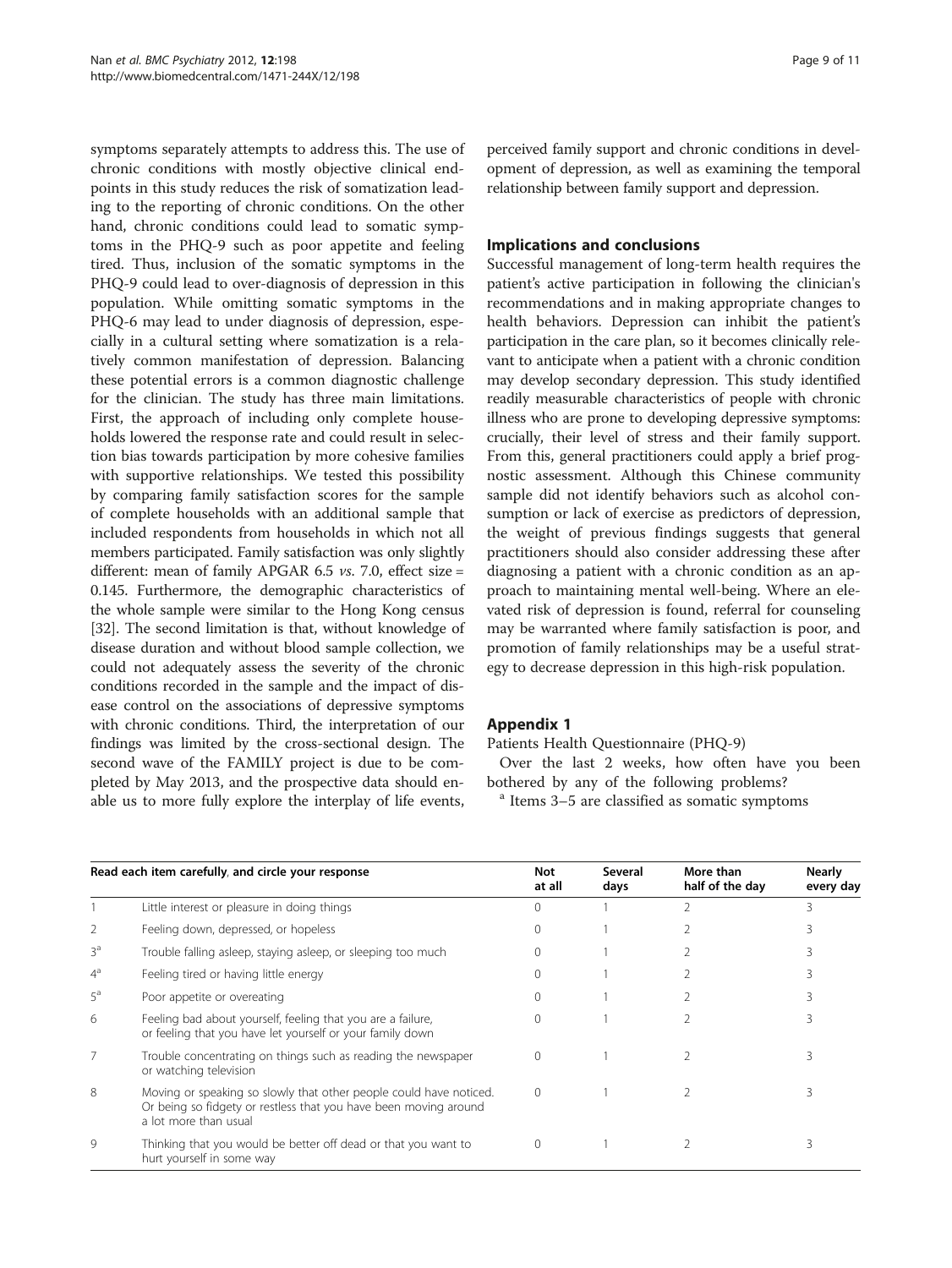#### <span id="page-9-0"></span>Abbreviation

PHQ-9: 9-item Patient Health Questionnaire; PHQ-6: 6-item Patient Health Questionnaire; PHQ-3: 3-item Patient Health Questionnaire.

#### Competing interests

The authors declare that they have no competing interests.

#### Authors' contributions

HN analyzed the data, contributed to discussions and drafted and edited the manuscript. PHL analyzed the data and contributed to discussions. IM contributed to discussions, suggestions for analyses and finalization of the manuscript. MN contributed to discussions and editing of the manuscript. SMS guided the conceptualization and drafting of the study. THL as principal investigator was responsible for the design and implementation of the FAMILY project, and for editing and finalizing the paper. All authors read and approved the final manuscript.

#### Disclaimer

The sponsor was not involved in data collection, analysis, interpretation, writing of the manuscript, or the decision to summit the paper for publication.

#### Acknowledgments

This project was funded by The Hong Kong Jockey Club Charities Trust. We thank Professor Gabriel M. Leung (Department of Community Medicine, School of Public Health, The University of Hong Kong), who established and led the FAMILY Project cohort study in its early phase.

#### Author details

<sup>1</sup>Department of Community Medicine, School of Public Health, The University of Hong Kong, Unit 624-627, Level 6, Core F, Cyberport 3, 100 Cyberport Road, Hong Kong SAR, China. <sup>2</sup>Department of Epidemiology and Community Medicine, University of Ottawa, Ottawa, Canada. <sup>3</sup>Department of Psychiatry, University of Texas Southwestern Medical Center at Dallas, Dallas, USA.

#### Received: 5 March 2012 Accepted: 6 November 2012 Published: 14 November 2012

#### References

- Moussavi S, Chatterji S, Verdes E, Tandon A, Patel V, Ustun B: Depression, chronic diseases, and decrements in health: results from the World Health Surveys. Lancet 2007, 370(9590):851–858.
- Lee S, Ling Y, Tsang A: Community-based co-morbidity of depression and chronic physical illnesses in Hong Kong. Int J Psychiatry Med 2010, 40(3):339–348.
- 3. Li Y, Chen C, Tu H, Cao W, Fan S, Ma Y, Xu Y, Hua Q: Prevalence and risk factors for depression in older people in Xi'an China: a communitybased study. Int J Geriatri Psychiatry 2012, 27(1):31-39.
- 4. Luppa M, Sikorski C, Luck T, Weyerer S, Villringer A, Konig HH, Riedel-Heller SG: Prevalence and risk factors of depressive symptoms in latest liferesults of the Leipzig Longitudinal Study of the Aged (LEILA 75+). Int J Geriatr Psychiatry 2012, 27(3):286–295.
- Kessler RC, Birnbaum HG, Shahly V, Bromet E, Hwang I, McLaughlin KA, Sampson N, Andrade LH, De Girolamo G, Demyttenaere K, et al: Age differences in the prevalence and co-morbidity of DSM-IV major depressive episodes: Results from the WHO world mental health survey initiative. Depress Anxiety 2010, 27(4):351–364.
- 6. Asia Pacific Cohort Studies Collaboration: Cholesterol, diabetes and major cardiovascular diseases in the Asia-Pacific region. Diabetologia 2007, 50(11):2289–2297.
- 7. Gu D, Gupta A, Muntner P, Hu S, Duan X, Chen J, Reynolds RF, Whelton PK, He J: Prevalence of cardiovascular disease risk factor clustering among the adult population of China: results from the International Collaborative Study of Cardiovascular Disease in Asia (InterAsia). Circulation 2005, 112(5):658–665.
- 8. Chu NF, Wang DJ, Liou SH, Shieh SM: Relationship between hyperuricemia and other cardiovascular disease risk factors among adult males in Taiwan. Eur J Epidemiol 2000, 16(1):13–17.
- 9. Phillips MR, Zhang J, Shi Q, Song Z, Ding Z, Pang S, Li X, Zhang Y, Wang Z: Prevalence, treatment, and associated disability of mental disorders in

four provinces in China during 2001–05: an epidemiological survey. Lancet 2009, 373(9680):2041–2053.

- 10. Kessler RC, Merikangas KR, Wang PS: Prevalence, comorbidity, and service utilization for mood disorders in the United States at the beginning of the twenty-first century. Annu Rev Clin Psychol 2007, 3:137–158.
- 11. Zhang B, Li J: Gender and marital status differences in depressive symptoms among elderly adults: The roles of family support and friend support. Aging Ment Health 2011, 15(7):844–854.
- 12. Dupertuis LL, Aldwin CM, BossÉ R: Does the source of support matter for different health outcomes? J Aging Health 2001, 13(4):494-510.
- 13. Chi I, Chou KL: Social support and depression among elderly Chinese people in Hong Kong. Int J Aging Hum Dev 2001, 52(3):231–252.
- 14. Cheng ST, Chan ACM: Filial piety and psychological well-being in well older Chinese. J Gerontol B Psychol Sci Soc Sci 2006, 61(5):P262–P269.
- 15. Yu J, Li J, Cuijpers P, Wu S, Wu Z: Prevalence and correlates of depressive symptoms in Chinese older adults: a population-based study. Int J Geriatri Psychiatry 2012, 27(3):305–312.
- 16. Leifheit-Limson EC, Reid KJ, Kasl SV, Lin H, Jones PG, Buchanan DM, Parashar S, Peterson PN, Spertus JA, Lichtman JH: The role of social support in health status and depressive symptoms after acute myocardial infarction. Circ Cardiovasc Qual Outcomes 2010, 3(2):143–150.
- 17. Choi NG, Ha JH: Relationship between spouse/partner support and depressive symptoms in older adults: gender difference. Aging Ment Health 2011, 15(3):307–317.
- 18. Wong OMH: Gender and intimate caregiving for the elderly in Hong Kong. J Aging Studies 2005, 19(3):375–391.
- 19. Chao SF: Assessing social support and depressive symptoms in older Chinese adults: a longitudinal perspective. Aging Ment Health 2011, 15(6):765–774.
- 20. Kawachi I, Berkman L: Social ties and mental health. J Urban Health 2001, 78(3):458–467.
- 21. Monroe SM: Modern approaches to conceptualizing and measuring human life stress. Annu Rev Clin Psychol 2008, 4:33-52.
- 22. Kendler KS, Kuhn J, Prescott CA: The interrelationship of neuroticism, sex, and stressful life events in the prediction of episodes of major depression. Am J Psychiatry 2004, 161(4):631–636.
- 23. Paykel ES: Life events and affective disorders. Acta Psychiatr Scand 2003, 108:61–66.
- 24. Tao M, Li Y, Xie D, Wang Z, Qiu J, Wu W, Sun J, Wang Z, Tao D, Zhao H, et al: Examining the relationship between lifetime stressful life events and the onset of major depression in Chinese women. J Affect Disord 2011, 135(1–3):95–99.
- 25. Bhugar D, Mastrogianni A: Globalisation and mental disorders. Br J Psychiatry 2004, 184(1):10–20.
- 26. Dinh TQ, Yamada AM, Yee BWK: A culturally relevant conceptualization of depression: An empirical examination of the factorial structure of the Vietnamese Depression Scale. Int J Soc Psychiatry 2009, 55(6):496-505.
- 27. Kleinman A: Culture and depression. N Engl J Med 2004, 351(10):951-953.
- 28. Parker G, Gladstone G, Chee KT: Depression in the planet's largest ethnic group: the Chinese. Am J Psychiatry 2001, 158(6):857–864.
- 29. Yu DSF, Lee DTF: Do medically unexplained somatic symptoms predict depression in older Chinese? Int J Geriatri Psychiatry 2012, 27(2):119-126.
- 30. Spitzer RL, Kroenke K, Williams JB: Validation and utility of a self-report version of PRIME-MD: the PHQ primary care study. JAMA 1999, 282 (18):1737–1744.
- 31. Kroenke K, Spitzer RL, Williams JB: The PHQ-9: validity of a brief depression severity measure. J Gen Intern Med 2001, 16(9):606-613.
- 32. Yu X, Tam WW, Wong PT, Lam TH, Stewart SM: The Patient Health Questionnaire-9 for measuring depressive symptoms among the general population in Hong Kong. Compr Psychiatry 2012, 53(1):95–102.
- 33. Jorm AF: Does old age reduce the risk of anxiety and depression? A review of epidemiological studies across the adult life span. Psychol Med 2000, 30(1):11–22.
- 34. Cheng ST, Chan ACM: Social support and self-rated health revisited: is there a gender difference in later life? Soc Sci Med 2006, 63(1):118–122.
- 35. Golden SH, Williams JE, Ford DE, Yeh HC, Paton Sanford C, Nieto FJ, Brancati FL: Depressive symptoms and the risk of type 2 diabetes: the Atherosclerosis risk in communities study. Diabetes Care 2004, 27(2):429–435.
- 36. Boden JM, Fergusson DM: Alcohol and depression. Addiction 2011, 106 (5):906–914.